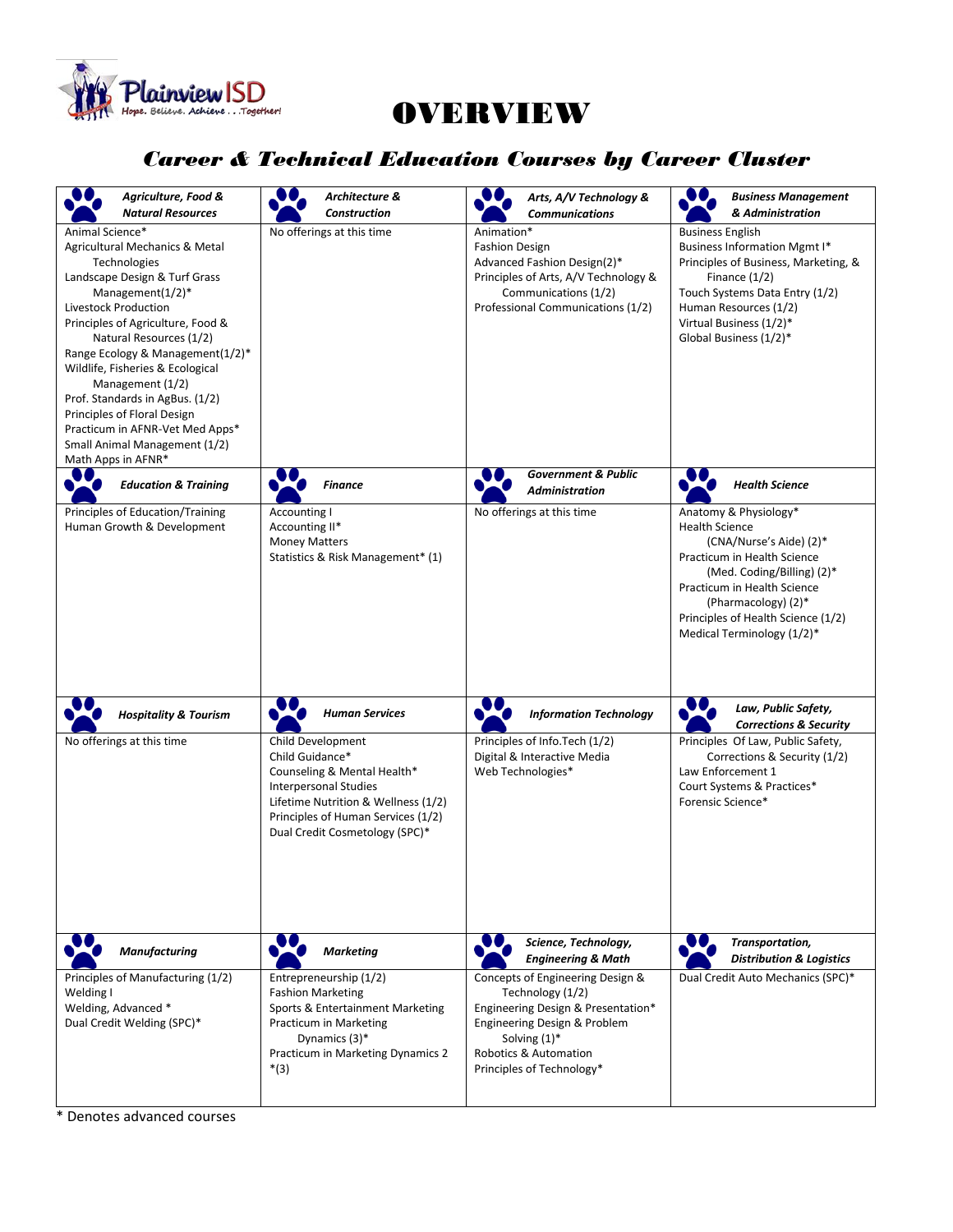

- Pre-Requisite for all intermediate classes is Principles of AFNR, but may also substitute Professional Communications, Principles of Manufacturing or Concepts in Engineering/Technology
- Pre-Requisite for Practicum in AFNR (Vet Med) or Adv. Animal Science is Wildlife, Fisheries & Small Animal Mgmt or Livestock Production
- Pre-Requisite for Landscape Design/Range Eco Mgmt is Floral Design or any other intermediate course.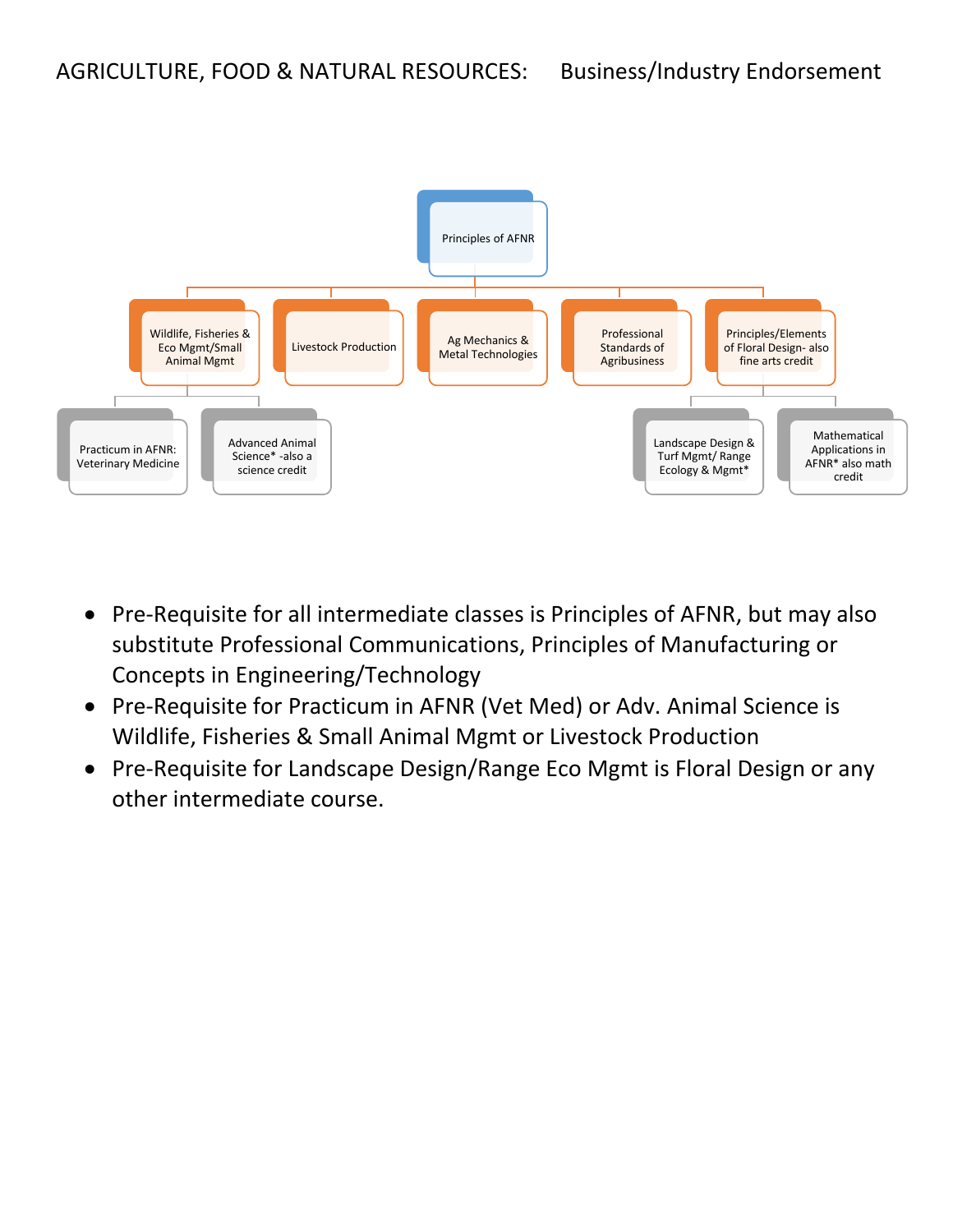

- Prerequisite for Fashion Design is Principles of Arts, A/V Tech. & Communications but may also substitute Professional Communications or Principles of Business, Marketing & Finance
- Prerequisite for Animation is Principles of Arts, A/V Tech. & Communications, but may also substitute Professional Communications or Art I
- Prerequisite for Advanced Fashion Design is Fashion Design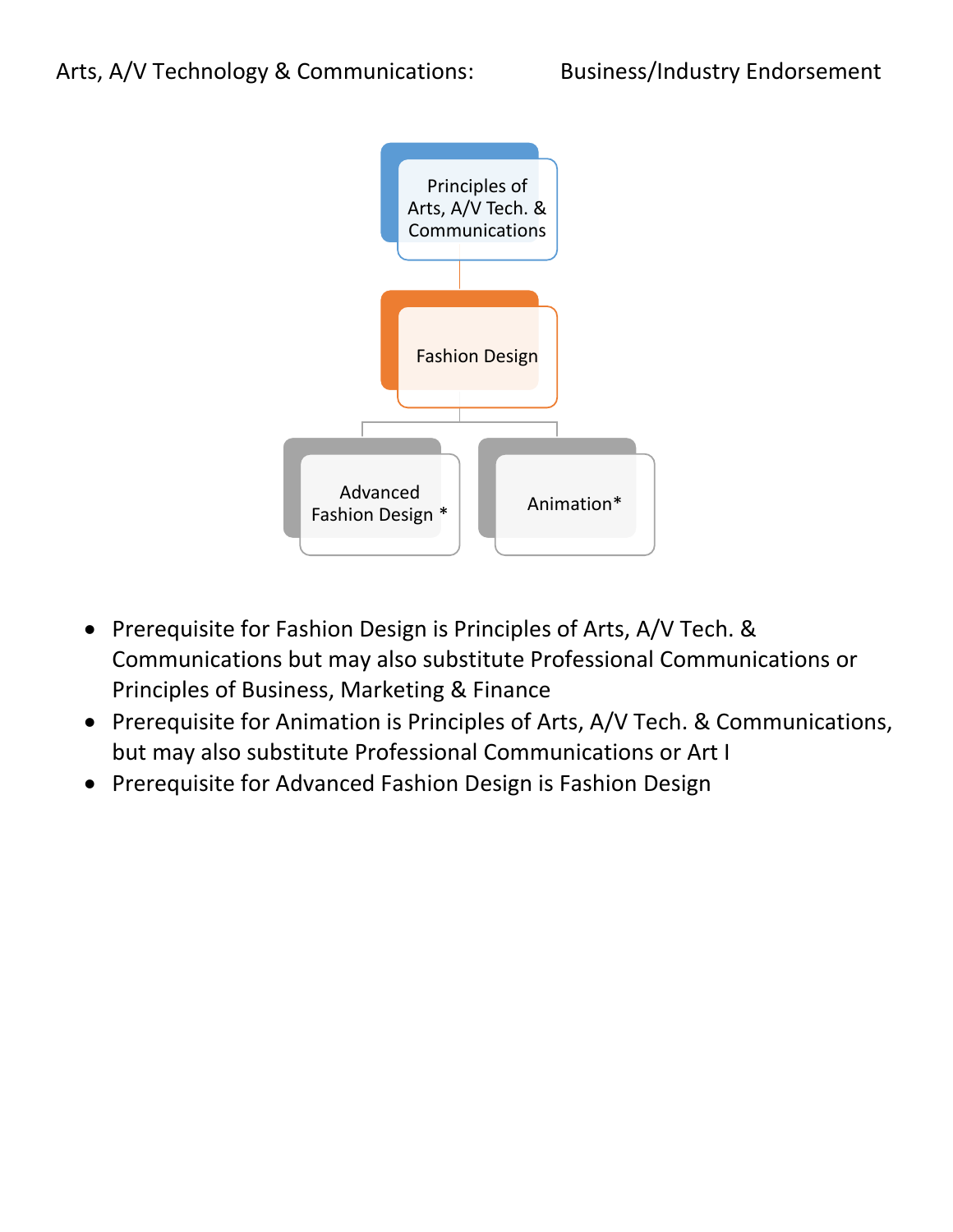

- Prerequisite for TSDE/Human Resources is Principles of BMF, or may substitute Professional Communications
- Prerequisite for Business English is English III & TSDE
- Prerequisite for BIM I or Virtual/Global Business is TSDE/Human Resources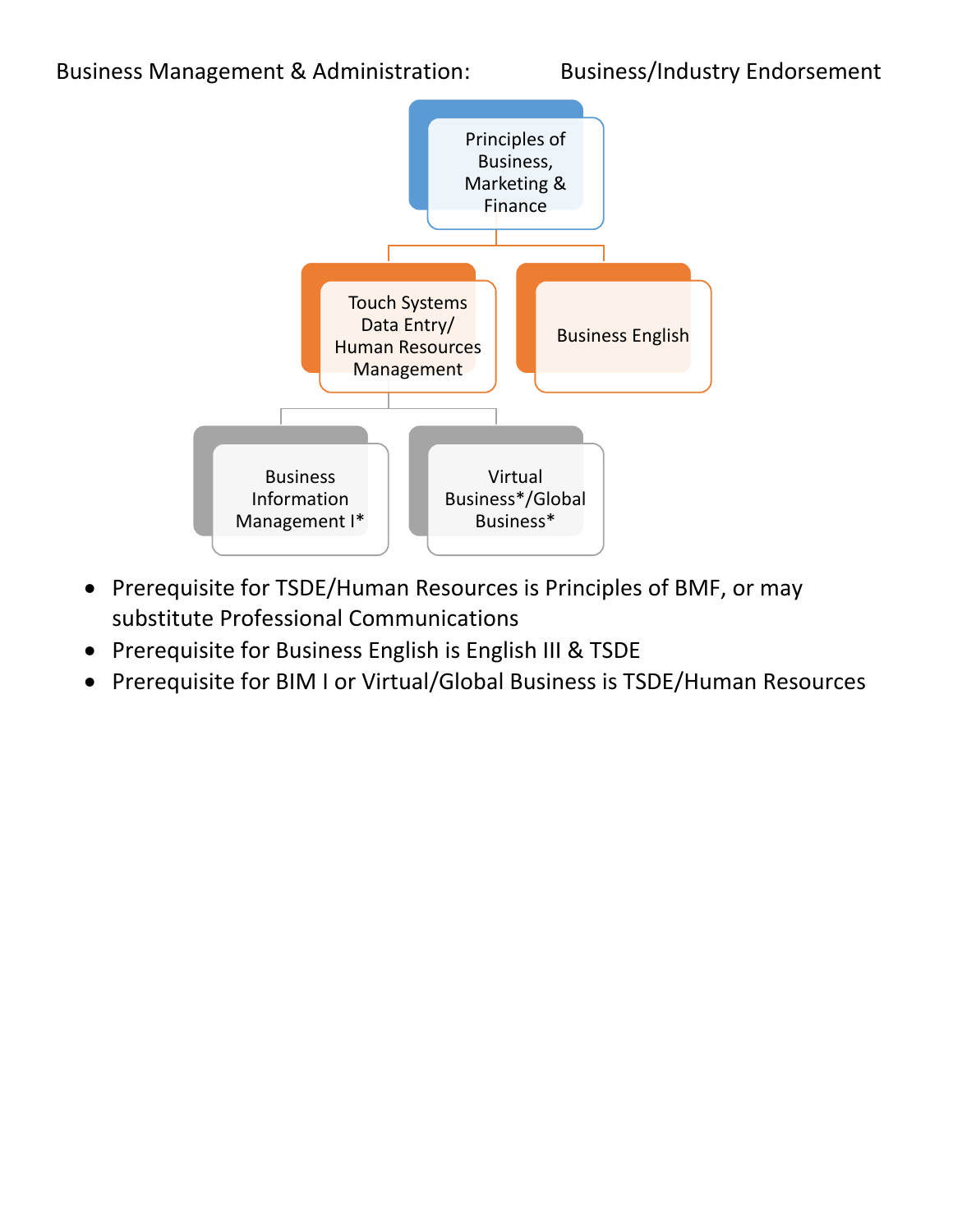

- Prerequisite for Human Growth & Development is Principles of Education & Training, but can substitute Principles of Human Services this year
- Prerequisite for Instructional Practices in Education & Training will be Principles of Ed/Training & Human Growth & Development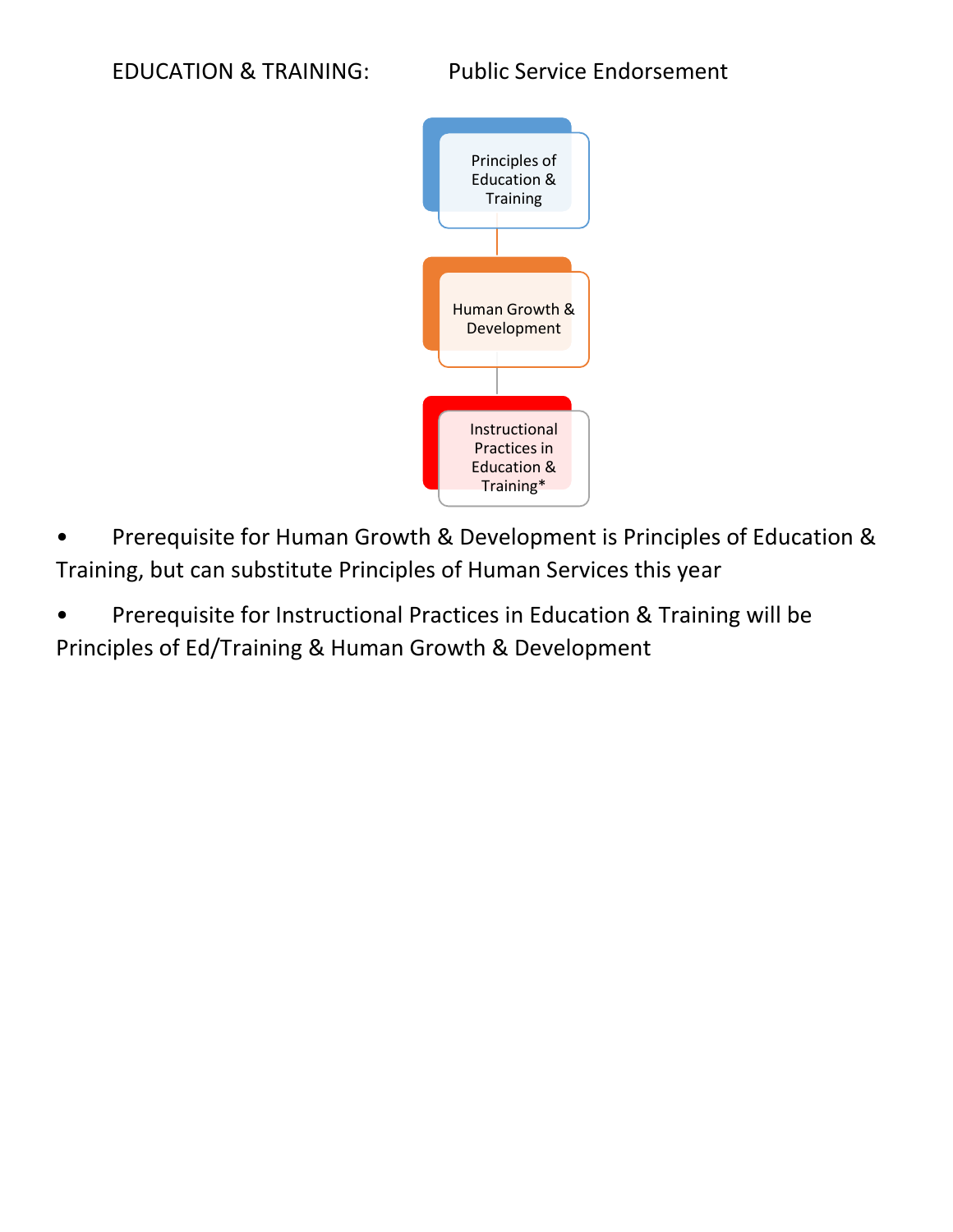## FINANCE: Business Industry Endorsement



- Prerequisite for Money Matters or Accounting I is Principles of BMF
- Prerequisite for Accounting II is Accounting I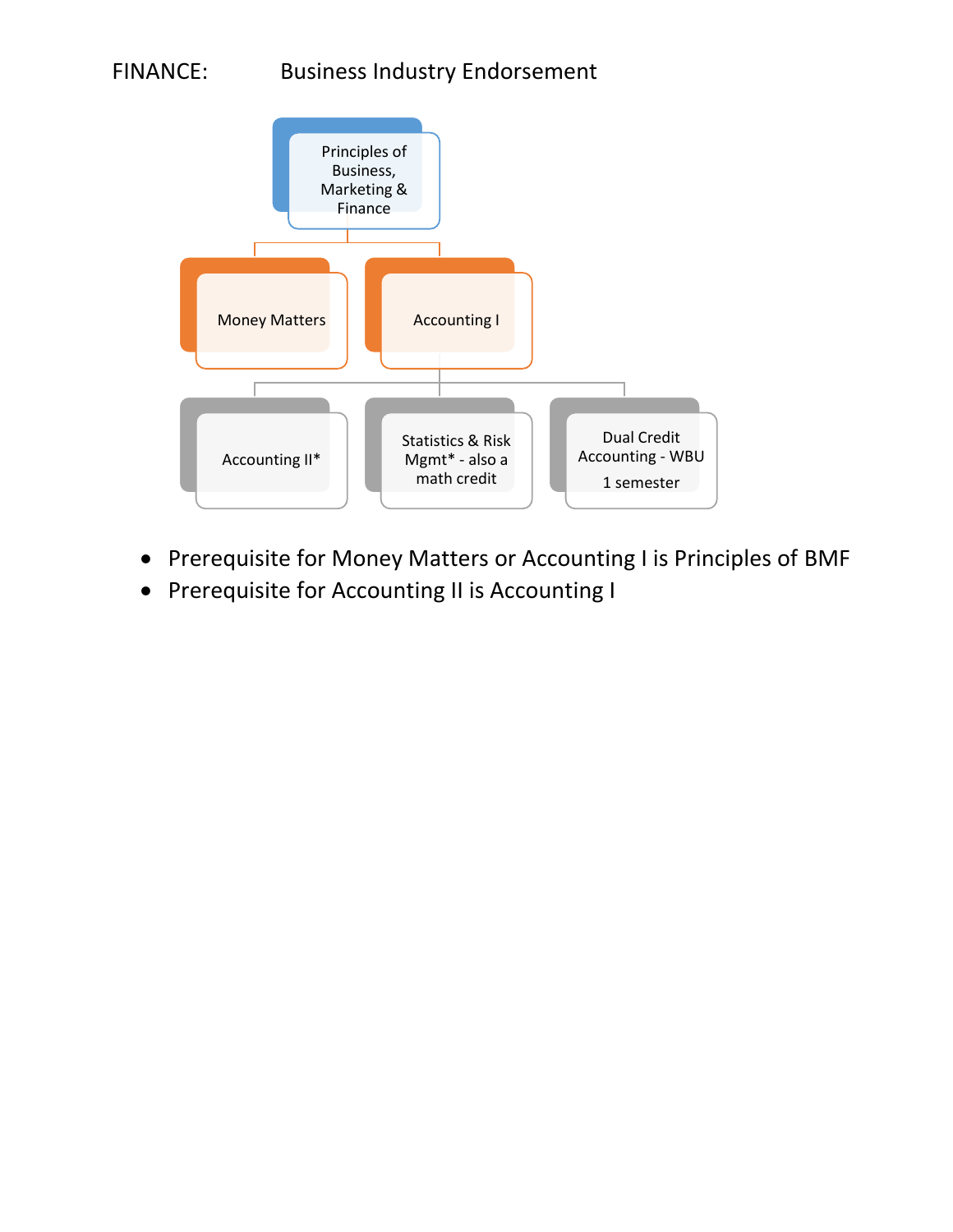

- Prerequisite for Med. Term is Principles of Health Science
- Prerequisite for any Practicum is Med. Term
- Prerequisite for Anatomy & Physiology are Biology, Chemistry & Physics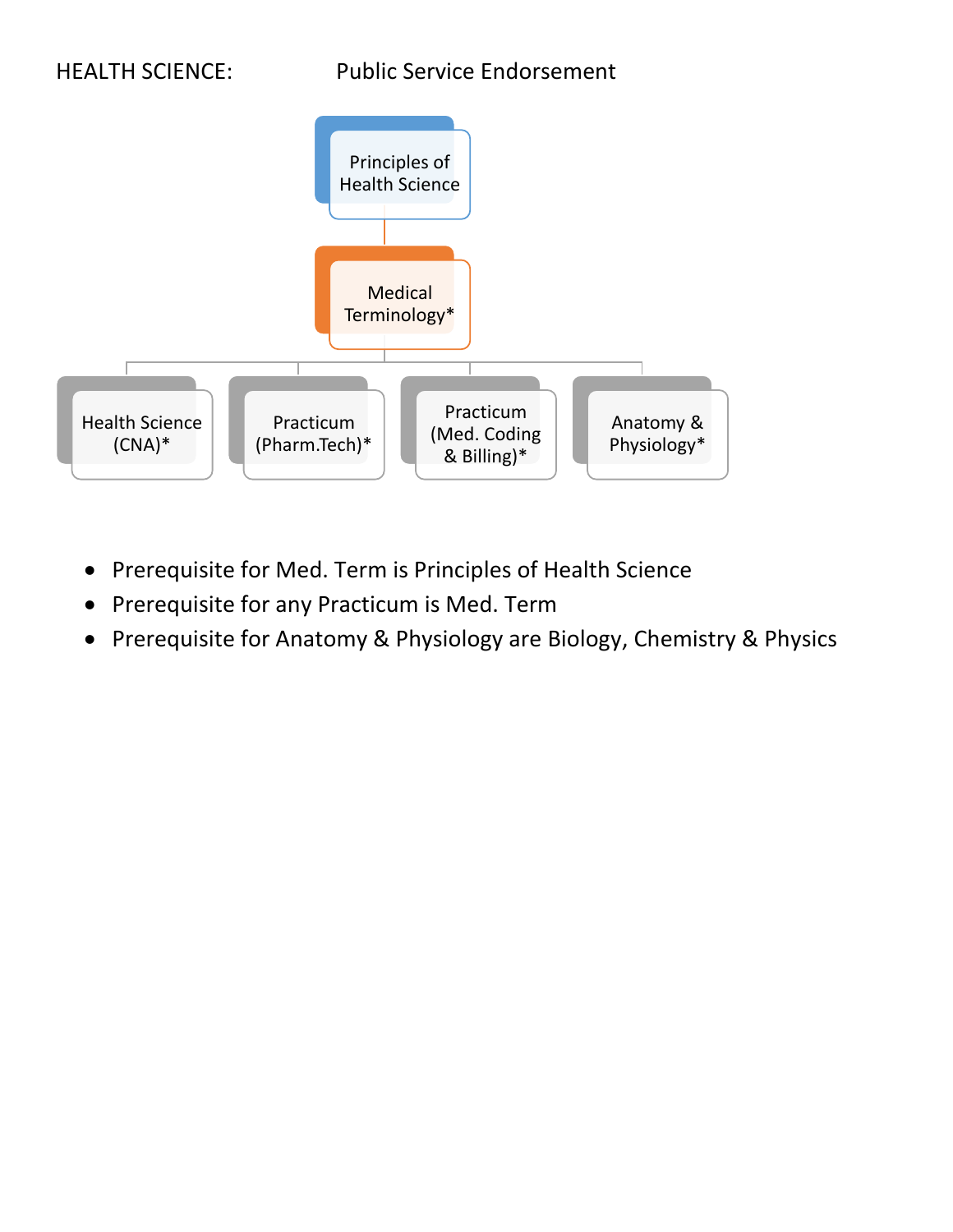

- Prerequisite for any intermediate course is Principles of Human Services, but may also substitute Professional Communications or Principles of Education/Training
- Prerequisite for Child Guidance or Counseling/Mental Health is any Intermediate course
- No prerequisites for Cosmetology I & II, but Principles of Human Services is recommended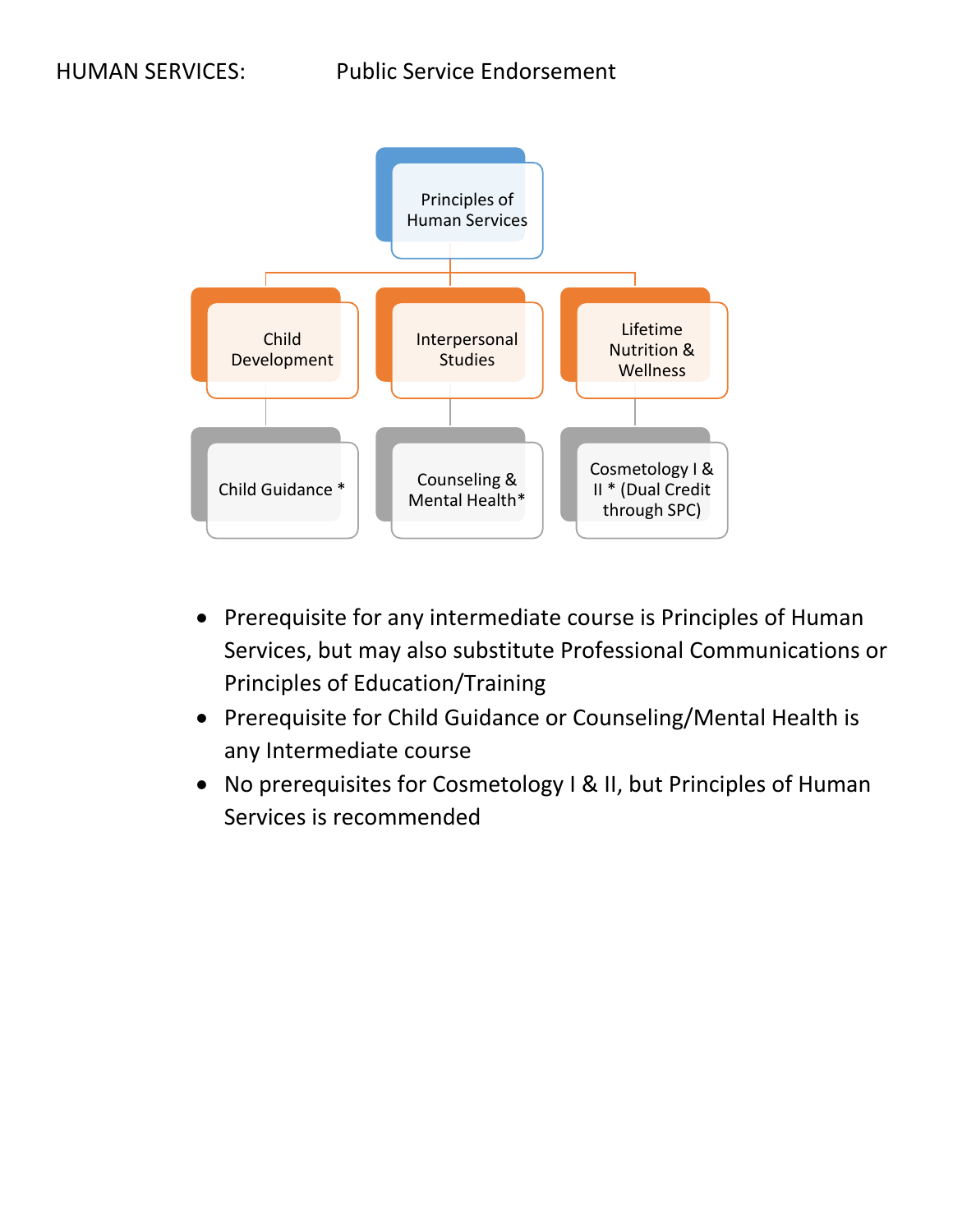

- Prerequisite for Digital/Interactive Media is Principles of Information Technology, but may substitute Professional Communications or Principles of Arts, A/V Technology & Communication
- Prerequisite for Web Technologies is Digital/Interactive Media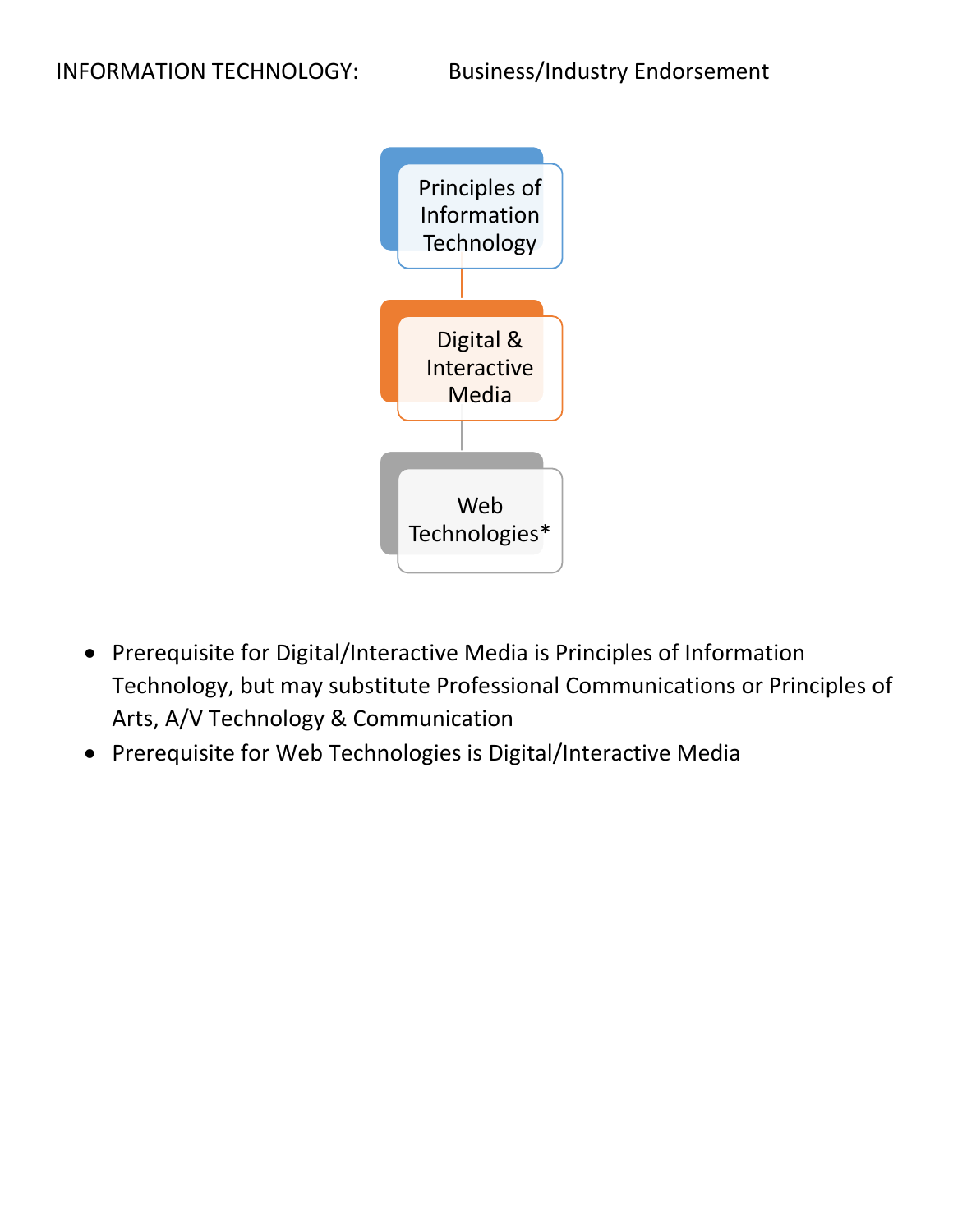LAW, PUBLIC SAFETY, CORRECTIONS & SECURITY: Public Service Endorsement



- Prerequisite for Law Enforcement I = Principles of Law, Public Safety, Corrections & Security
- Prerequisite for Court Systems & Practices = Law Enforcement 1
- Prerequisite for Forensic Science = Law Enforcement 1 and Biology, Chemistry & Physics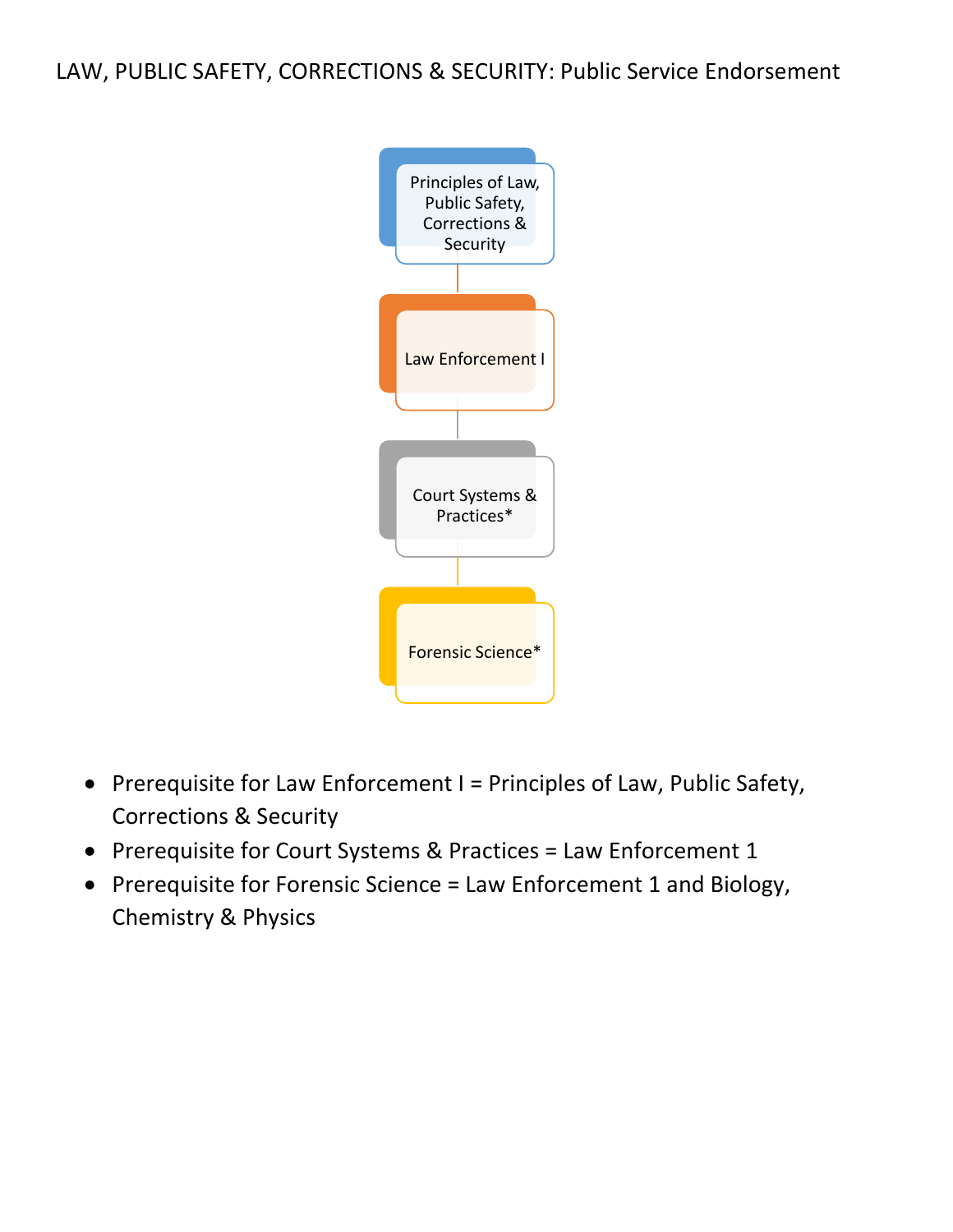

- Prerequisite for Welding I = Principles of Manufacturing, but may substitute Principles of AFNR or Concepts in Engineering/Technology
- Prerequisite for Advanced Welding is Welding I
- No prerequisite for Dual Credit Welding through SPC, but Principles of Manufacturing, Principles of AFNR, OR Concepts in Engineering/Technology, along with Welding I is suggested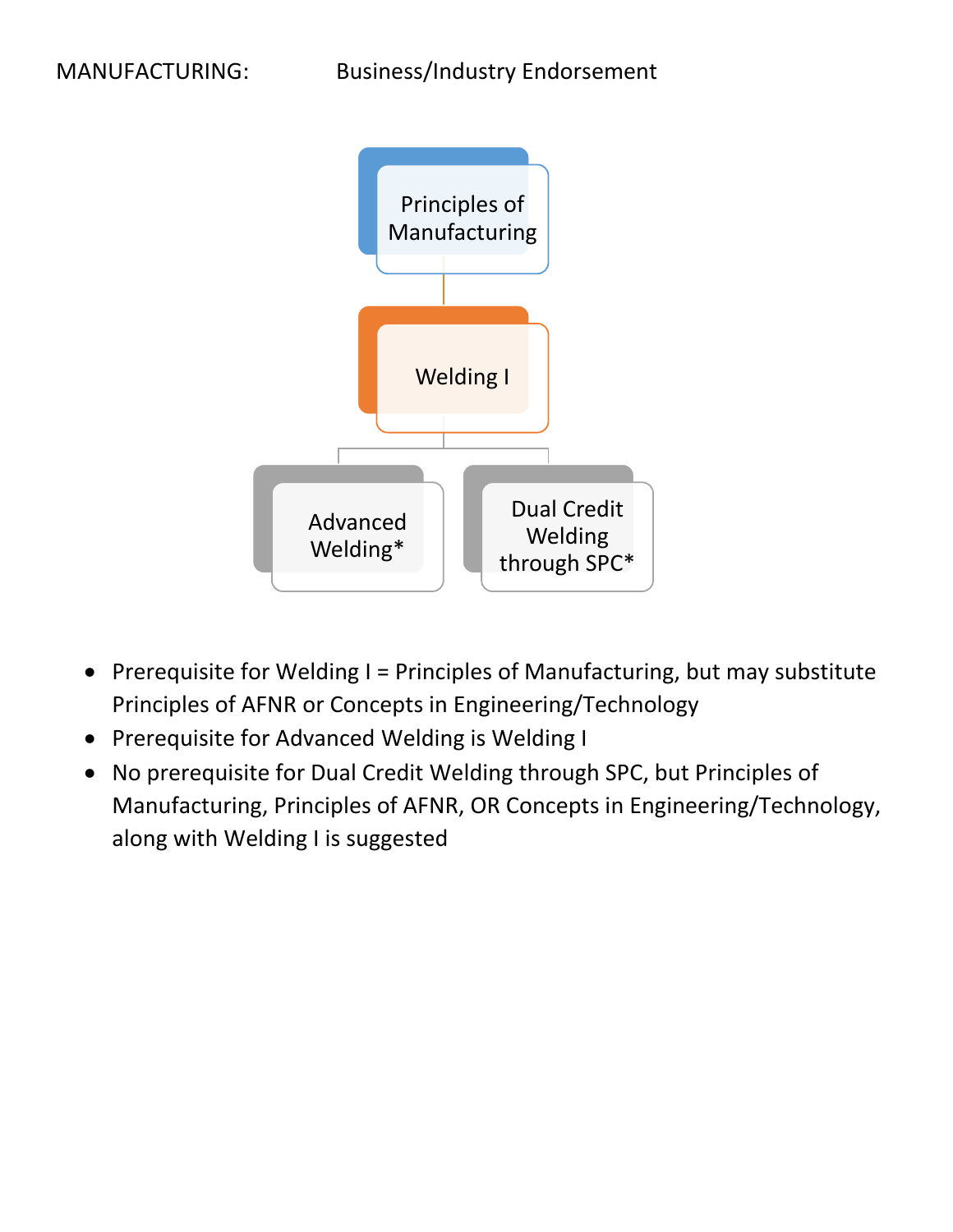

- Prerequisite for any intermediate course is Principles of BM&F, but may substitute Professional Communications.
- Prerequisite for Practicums I and II is any of the intermediate courses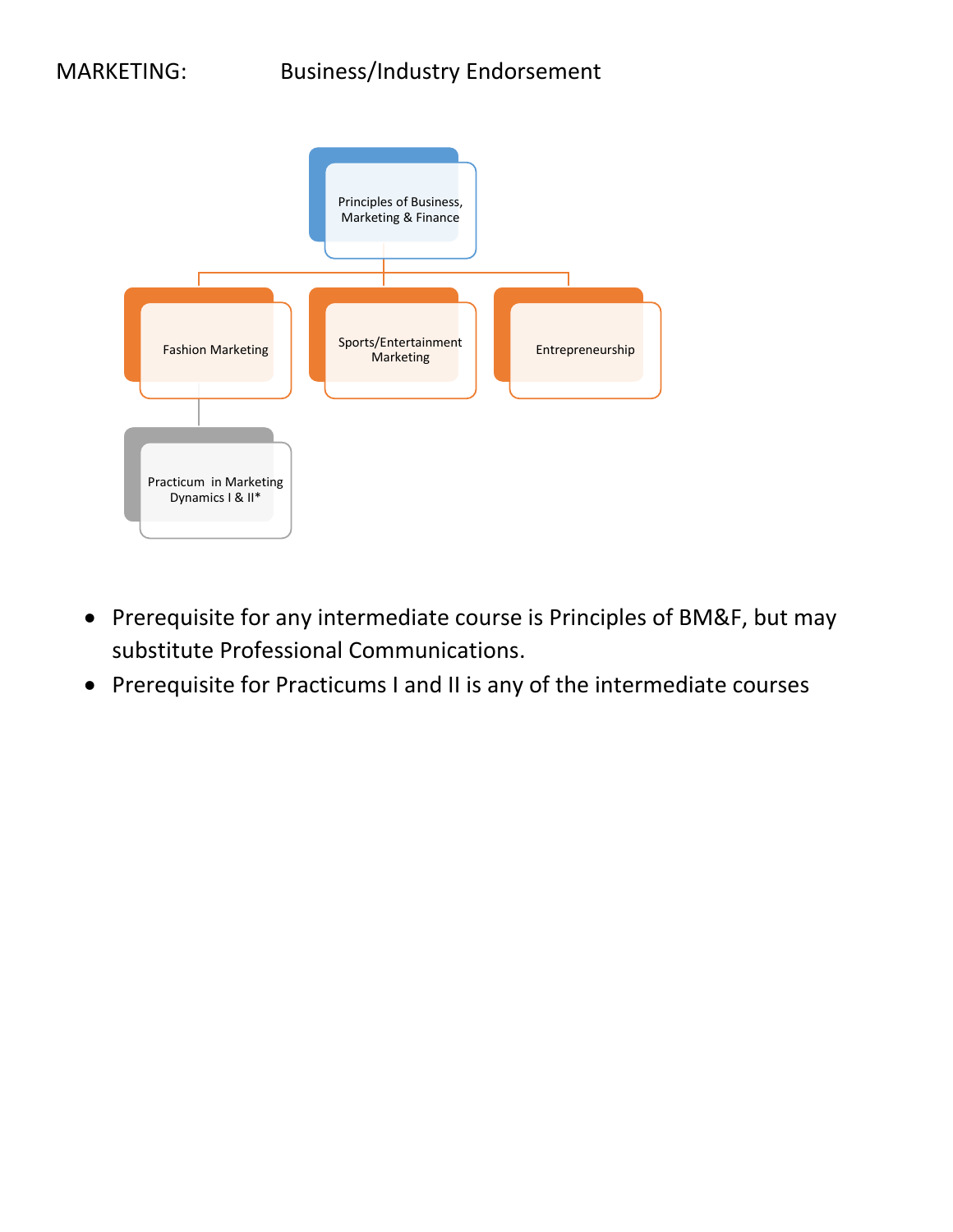

 Prerequisites may not be substituted……must follow the above sequence(s), however, after Engineering Design & Presentation I, students could choose Principles of Technology rather Engineering Design & Problem Solving.